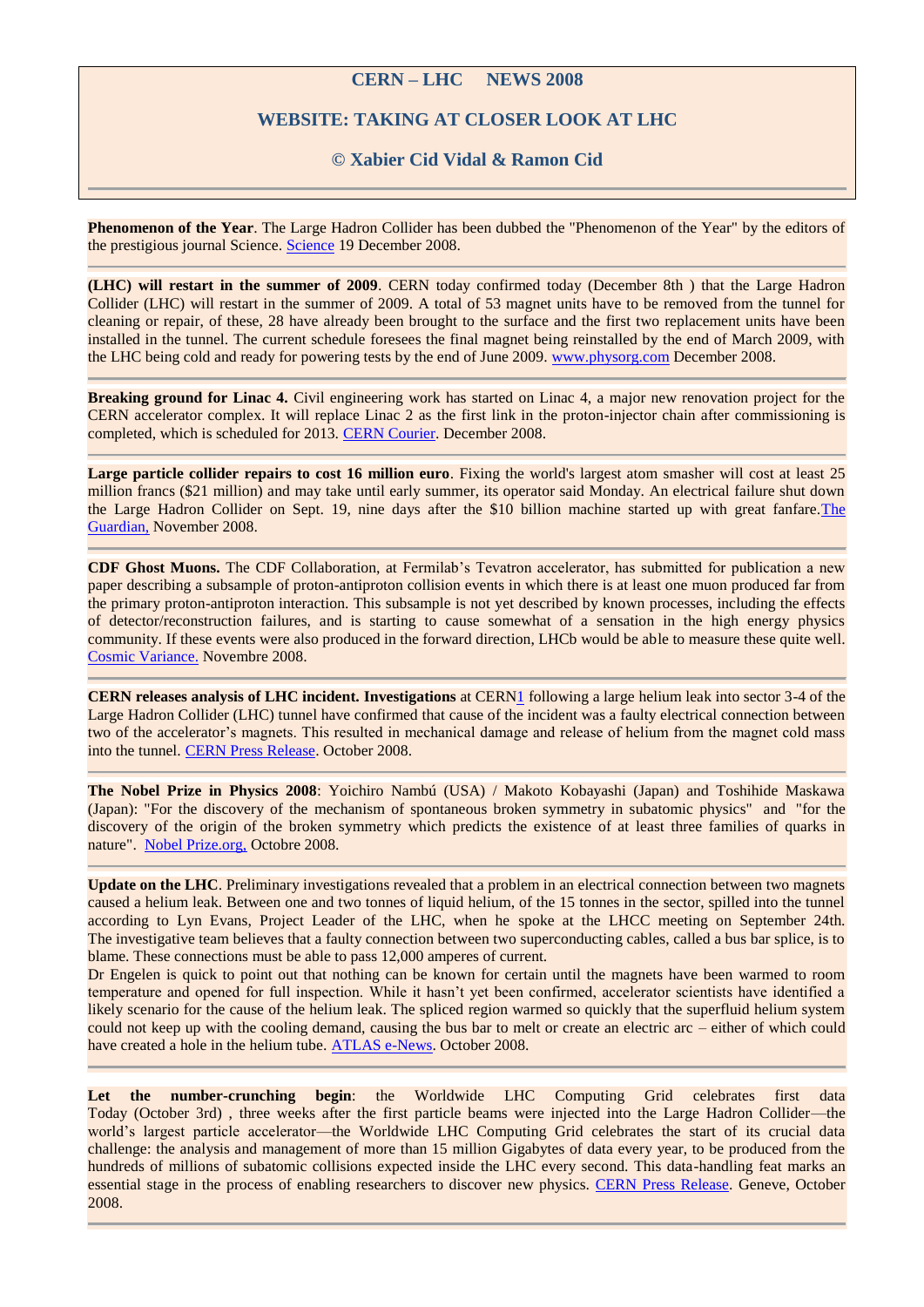**LHC re-start scheduled for 2009.** Investigations at CERN following a large helium leak into sector 3-4 of the Large Hadron Collider (LHC) tunnel have indicated that the most likely cause of the incident was a faulty electrical connection between two of the accelerator's magnets.Geneva, 23 Sep 2008. [CERN Press release.](http://press.web.cern.ch/press/PressReleases/Releases2008/PR10.08E.html)

**Incident in LHC sector 34**. During commissioning (without beam) of the final LHC sector (sector 34) at high current for operation at 5 TeV, an incident occurred at mid-day on Friday 19 September resulting in a large helium leak into the tunnel.Geneva, 20 September 2008. [CERN Website.](http://public.web.cern.ch/public/) 

**First beam in the LHC - accelerating science**. The first beam in the Large Hadron Collider at CERN was successfully steered around the full 27 kilometres of the world's most powerful particle accelerator at 10h28 this morning. This historic event marks a key moment in the transition from over two decades of preparation to a new era of scientific discovery. Geneva, 10 September 2008. [CERN PRESS RELEASE.](http://press.web.cern.ch/press/PressReleases/Releases2008/PR08.08E.html)

**Fingers Crossed, Physicists Are Ready for Collider to Roll. At** roughly 3:30 a.m. Eastern time, scientists at CERN, the European Organization for Nuclear Research, say they will try to send the first beam of protons around a 17-mile-long racetrack known as the Large Hadron Collider, 300 feet underneath the Swiss-French border outside Geneva. [NEW](http://www.nytimes.com/2007/05/15/science/15cern.html)  [YORK TIMES.](http://www.nytimes.com/2007/05/15/science/15cern.html) September, 2008.

**If the boson of Higgs did not exist**, I would never understand anything any more. PETER HIGGS, British Physicist. [Le](http://www.lemonde.fr/)  [Monde.](http://www.lemonde.fr/) September, 2008.

**CERN fires up new atom smasher to near Big Bang**. Europeans fire up new particle collider to see matter at birth of universe. [NEWSWEEK,](http://www.newsweek.com/id/157738) September, 2008.

**Final LHC Synchronization Test a Success.** CERN has today, 25 August 2008, announced the success of the second and final test of the Large Hadron Collider's beam synchronization systems which will allow the LHC operations team to inject the first beam into the LHC. Friday evening 22 August, a single bunch of a few particles travelled down the transfer line from the Super Proton Synchrotron (SPS) accelerator to the LHC. [\(LHC First Beam.](http://lhc-first-beam.web.cern.ch/lhc-first-beam/News/FinalLHCsyncTest.html) August, 2008).

**LHC synchronization test successful.** The synchronization of the LHC's clockwise beam transfer system and the rest of CERN's accelerator chain was successfully achieved last weekend. Tests began on Friday 8 August when a single bunch of a few particles was taken down the transfer line from the SPS accelerator to the LHC. [\(LHC First Beam.](http://lhc-first-beam.web.cern.ch/lhc-first-beam/News/LHCsyncTest.html) August 2008).

**CERN has today announced** that the first attempt to circulate a beam in the Large Hadron Collider (LHC) will be made on 10 September. This news comes as the cool down phase of commissioning CERN's new particle accelerator reaches a successful conclusion. Television coverage of the start-up will be made available through Eurovision.[\(CERN Press](http://press.web.cern.ch/press/PressReleases/Releases2008/PR06.08E.html)  [Release,](http://press.web.cern.ch/press/PressReleases/Releases2008/PR06.08E.html) August 2008).

**LHC collisions present no danger** and that there are no reasons for concern. In the light of new experimental data and theoretical understanding, the LHC Safety Assessment Group (LSAG) has updated a review of the analysis made in 2003 by the LHC Safety Study Group, a group of independent scientists. LSAG reaffirms and extends the conclusions of the 2003 report that LHC collisions present no danger and that there are no reasons for concern. [\(CERN 2008.](http://public.web.cern.ch/public/en/LHC/Safety-en.html) July 2008).

**Recent measurements** of the bizarre properties of B-mesons hint at the existence of new fundamental particles. Tim Gershon describes how the LHCb detector at CERN's Large Hadron Collider could soon establish beyond doubt whether the effect is real. [\(Physicsworld.com June 2008\).](http://physicsworld.com/cws/latest/print)

**Earth Will Survive After All, Physicists Say.** That black hole that was going to eat the Earth? Forget about it, and keep making the mortgage payments — those of you who still have them. [\(New York Times June 2008\)](http://www.nytimes.com/2008/06/21/science/21cernw.html?_r=1&ref=science&oref=slogin).

**Beam pipe installation**. The very heart of any LHC experiment is not a pixel detector, nor or a vertex locator but a beam pipe. It is the site of each collision and the boundary where the machine and experiment meet. As an element of complex design and manufacture the CMS beam pipe was fifteen years in the making and finally fully installed on Tuesday 10th June. [\(CMS Times. June 2008\).](http://cms-project-cmsinfo.web.cern.ch/cms-project-cmsinfo/Media/Publications/CMStimes/2008/06_09/index.html)